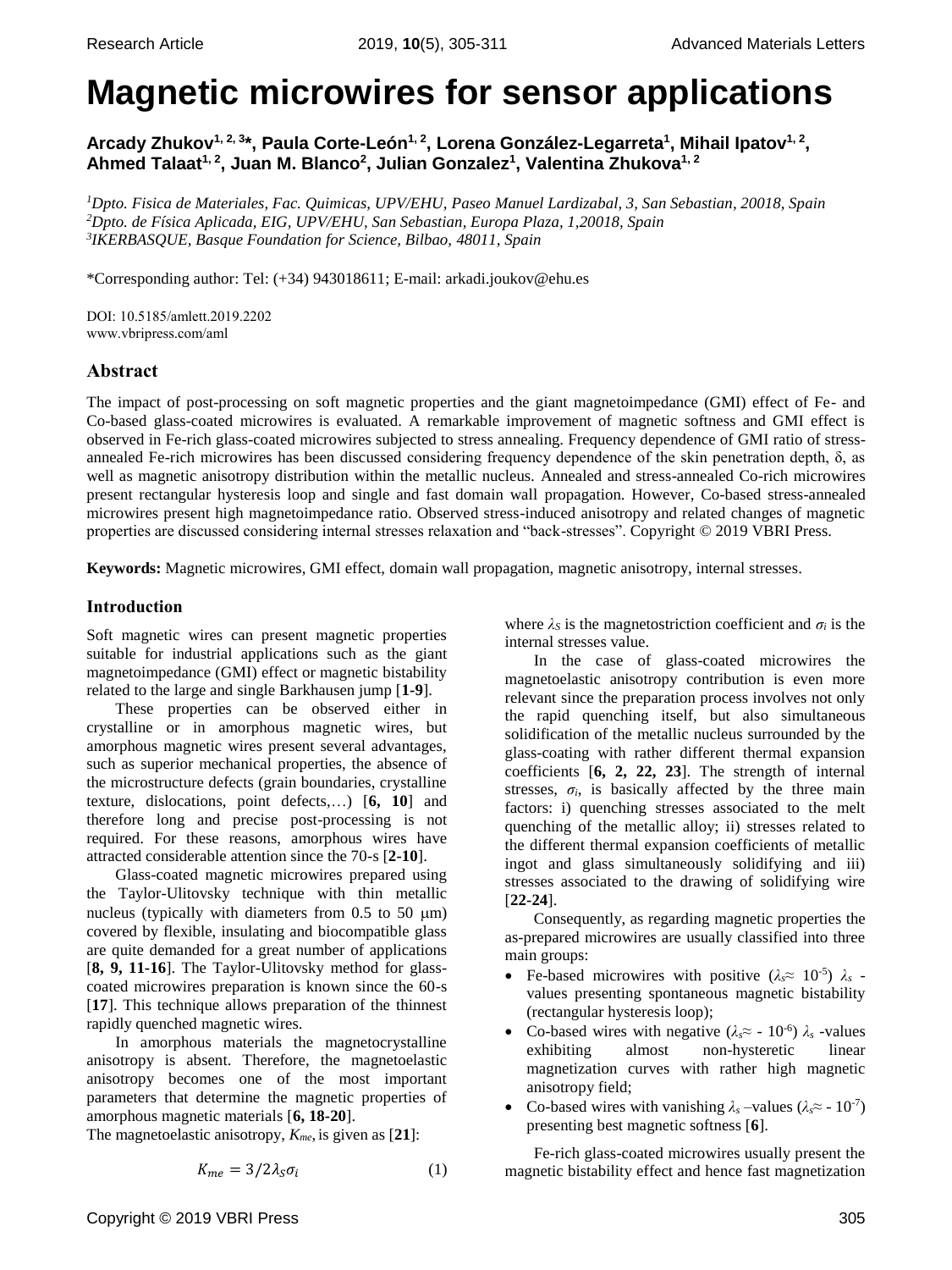switching by rapid domain wall (DW) propagation [**6**]. However, Fe-based microwires are less-expensive and present a number of advantages, i.e. higher saturation magnetization [**6**]. Additionally, Co belongs to critical raw materials [**25**]. As a consequence, the insecure supplies of Co could hinder the development of new technologies related to massive applications. Accordingly, Fe-based microwires are preferable for large scale applications. But generally as-prepared Ferich microwires present much lower GMI effect than Co-rich microwires [**6**].

Therefore, certain efforts have been paid to optimization of the magnetic softness and GMI effect in Fe-rich microwires [**26-29**]. One of the routes for GMI effect improvement of Fe-rich microwires consists of devitrification of amorphous precursor allowing drastic decreasing of the magnetostriction coefficient [**26, 27**]. But the disadvantage of nanocrystalline materials is poorer mechanical properties limiting possible applications.

The alternative route is the development of the induced transverse magnetic anisotropy by specially designed annealing allowing keeping the amorphous structure and hence maintaining superior mechanical properties. Recently, we demonstrated that the magnetic anisotropy induced by stress-annealing with transverse easy magnetization direction is beneficial for improvement of magnetic softness and GMI ratio **[6, 19, 28-32**].

It is worth mentioning that the main technological interest in soft magnetic wires is related to the GMI effect for which high circumferential magnetic permeability observed in properly processed magnetic wires is essentially important. The GMI effect provides excellent opportunity for design of magnetic sensors and magnetometers owing to extremely high magnetic field sensitivity (few hundred percent change of impedance under low external magnetic field reported for amorphous wires) [**5-8, 11-13, 31**].

The GMI effect is usually characterized by the GMI ratio,  $\triangle$ Z/Z, defined as:

$$
\Delta Z/Z = [Z(H) - Z(H_{max})]/Z(H_{max})
$$
 (2)

where  $H_{max}$  is the maximum applied DC magnetic field.

The origin of the GMI is commonly attributed to the classical skin effect of magnetic conductor [**2, 3, 20**].

Up to now the highest GMI ratio is reported for Co-rich glass-coated microwires with nearly-zero magnetostriction coefficient [**20, 21**]. Thin glass-coated microwires prepared by so-called Taylor-Ulitovsky method with typical metallic nucleus diameters of the order of a few μm are one of the most promising materials for creation of magnetic sensors and magnetometers.

Consequently, in this paper we present our recent experimental results on post- processing of magnetic microwires with aim to achieve better magnetic softness and GMI effect.

## **Experimental**

## *Materials / chemicals details*

We selected typical Fe-rich ( $Fe_{75}B_9Si_{12}C_4$ ) and Co-rich  $(Co_{69.2}Fe_{4.1}B_{11.8}Si_{13.8}C_{1.1})$  alloys in which the phase diagram presents deep eutectic. Such chemical compositions were used previously for preparation of amorphous Fe-rich and Co-rich microwires [**6**].

## *Material synthesis / reactions*

Glass-coated  $Fe_{75}B_9Si_{12}C_4$  (metallic nucleus diameter,  $d=15.2$   $\mu$ m, total diameter, D=17.2  $\mu$ m) and  $Co_{69.2}Fe_{4.1}B_{11.8}Si_{13.8}C_{1.1}$  (d=25.6  $\mu$ m, D=30.2  $\mu$ m) microwires with positive and low negative magnetostriction coefficients, *λs*, respectively have been prepared by Taylor-Ulitovsky technique described elsewhere [**6, 20, 21**].

Samples annealing has been performed in a conventional furnace.

The tensile stress has been applied during the annealing as well as during the sample cooling with the furnace. The mechanical load has been attached to the microwire during the annealing and slow cooling with the furnace.

The stress value during the annealing within the metallic nucleus and glass shell has been evaluated as described earlier [**28, 30**]:

$$
\sigma_m = \frac{\kappa \cdot P}{\kappa \, s_m + s_{gl}}, \quad \sigma_{gl} = \frac{P}{\kappa \, s_m + s_{gl}} \tag{3}
$$

where,  $K = E_2/E_1$ ,  $E_i$  are the Young's moduli of the metal  $(E_2)$  and the glass  $(E_1)$  at room temperature, P is the applied mechanical load, and  $S_m$  and  $S_{gl}$  are the cross sections of the metallic nucleus and glass coating respectively.

#### *Characterizations / response measurements*

Hysteresis loops have been measured using fluxmetric method previously described elsewhere [**21, 23**]. We represent the normalized magnetization, *M/M<sup>0</sup>* versus magnetic field, *H*, where *M* is the magnetic moment at given magnetic field and  $M_0$  is the magnetic moment of the sample at the maximum magnetic field amplitude, *Hm*.

For GMI characterization we used GMI ratio, *Z/Z*, defined by eq. (2).

As previously described [**32**], we used micro-strip sample holder placed inside a sufficiently long solenoid that creates a homogeneous magnetic field, *H*. The sample impedance, *Z*, was measured using vector network analyzer from the reflection coefficient *S<sup>11</sup>* using expression [**32**]:

$$
Z = Z_0(1 + S_{11})/(1 - S_{11})
$$
\n(4)

where,  $Z_0$ =50 Ohm is the characteristic impedance of the coaxial line. Employed GMI measurements method allows evaluation of the GMI effect in extended frequency, *f*, range up to GHz frequencies.

For GMI characterization we used GMI ratio defined by eq. (2).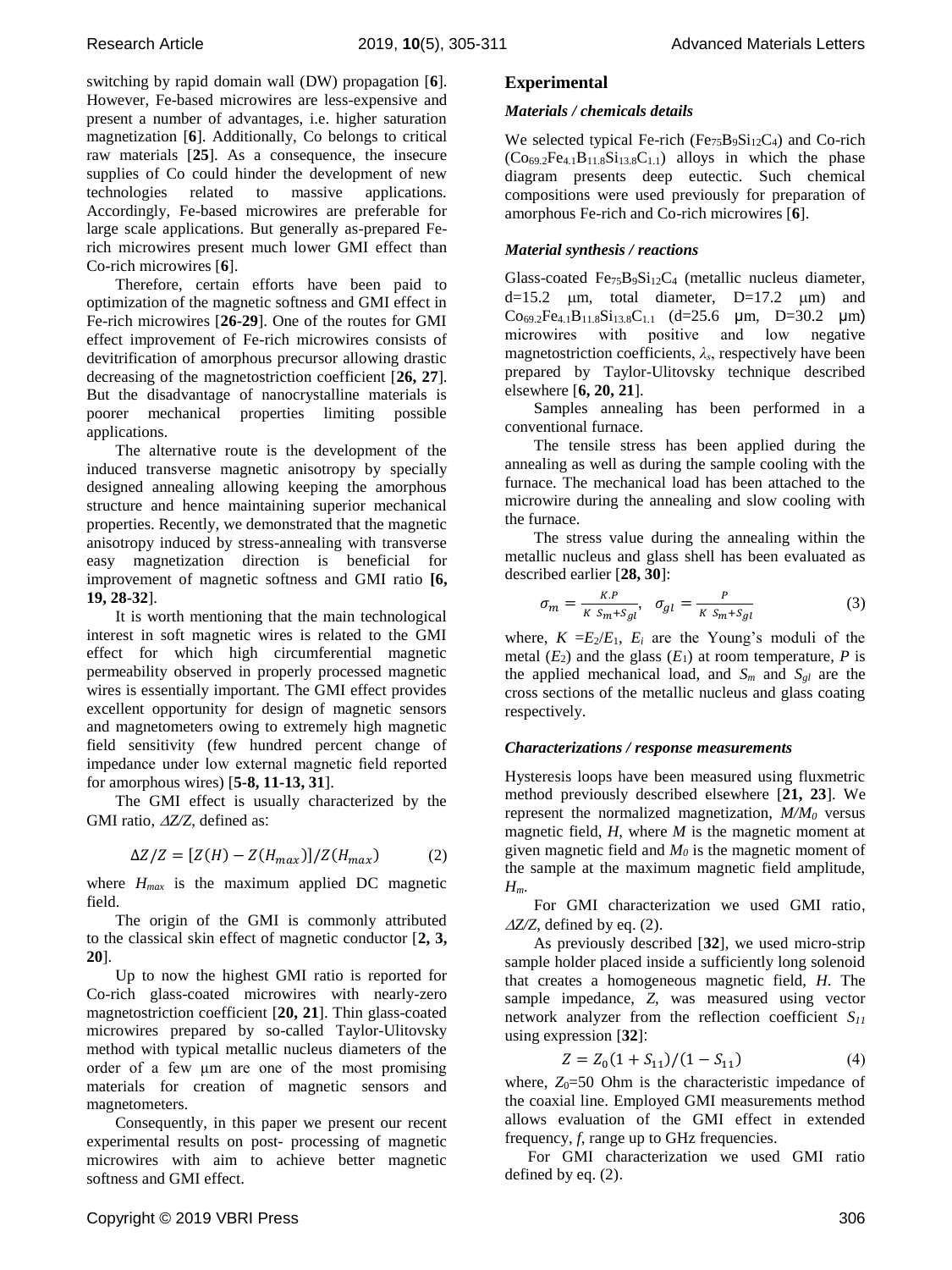The DW velocity, *v*, was evaluated using modified Sixtus-Tonks-like setup described elsewhere [**4**]. In this setup 3 pick-up coils are mounted along the microwire placed inside the long solenoid allowing measurement of the DW velocity at different external magnetic field [**4**].

The propagating DW induces electromotive force (*emf*) in the coils which are picked up by the digital oscilloscope. Then, the DW velocity is estimated as:

$$
\nu = \frac{l}{\Delta t} \tag{5}
$$

where, *l* is the distance between a pair of pick-up coils and  $\Delta t$  is the time difference between the maximum in the induced *emf*.

### **Results and discussion**

Studied Co-rich and Fe-rich as-prepared microwires present rather different magnetic properties and hence GMI effect: i)  $Fe_{75}B_9Si_{12}C_4$  microwires present perfectly rectangular hysteresis loops typical for Fe-rich microwires with high and positive magnetostriction coefficient, *λs*, (*λ<sup>s</sup>* ≈35x10-6 ) exhibiting magnetic bistability. However,  $Co<sub>69.2</sub>Fe<sub>4.1</sub>B<sub>11.8</sub>Si<sub>13.8</sub>C<sub>1.1</sub>$ microwires present linear hysteresis loops previously reported for Co-based glass-coated microwires with low and negative  $\lambda_s$  ( $\lambda_s \approx -10^{-7}$ ) [6, 21] (see Fig. 1a and Fig. 1b). Coercivity,  $H_c$ , of Fe<sub>75</sub>B<sub>9</sub>Si<sub>12</sub>C<sub>4</sub> microwires (about 55 A/m) is about an order of magnitude higher that of  $Co_{69.2}Fe_{4.1}B_{11.8}Si_{13.8}C_{1.1}$  microwires.



Fig. 1. Hysteresis loops of as-prepared  $Fe_{75}B_9Si_{12}C_4$  (a) and (b)  $Co_{69.2}Fe_{4.1}B_{11.8}Si_{13.8}C_{1.1}$  microwires. (c) Hysteresis loops of asprepared and stress-annealed at  $T_{am}$ =300° C (190 and 900 MPa)  $Fe_{75}B_9Si_{12}C_4$  microwires.



**Fig. 2.**  $\Delta Z/Z(H)$  dependences of as-prepared  $\text{Co}_{69.2}\text{Fe}_{4.1}\text{B}_{11.8}\text{Si}_{13.8}\text{C}_{1.1}$ and  $Fe_{75}B_9Si_{12}C_4$  measured at 100 MHz.

Stress annealing of Fe based microwires allowed considerable magnetic softening (coercivity decreasing) and inducing of transverse magnetic anisotropy as can be observed from hysteresis loops measured in stressannealed Fe75B9Si12C4 microwires (**Fig. 1c**). Magnetic properties are considerably affected by the stress,  $\sigma_m$ , applied during the stress annealing: induced transverse magnetic anisotropy becomes more noticeable with increasing of  $\sigma_m$  -values.

Accordingly, remarkable improvement of GMI ratio is observed in stress-annealed  $Fe_{75}B_9Si_{12}C_4$ microwires: improvement of  $\Delta Z/Z$  –values by an order of magnitude is achieved (**Fig. 3a**).



Fig. 3. (a)  $\Delta Z/Z(H)$  dependencies of as-prepared and stress-annealed at  $T_{\text{ann}}$ =350° C (190 and 900 MPa) Fe<sub>75</sub>B<sub>9</sub>Si<sub>12</sub>C<sub>4</sub> microwires measured at 100 MHz. (b)  $\Delta Z/Z(H)$  dependencies of stress-annealed at  $T_{\text{ann}}$ =300° C (900 MPa) Fe<sub>75</sub>B<sub>9</sub>Si<sub>12</sub>C<sub>4</sub> microwires measured at 30 and 600 MHz.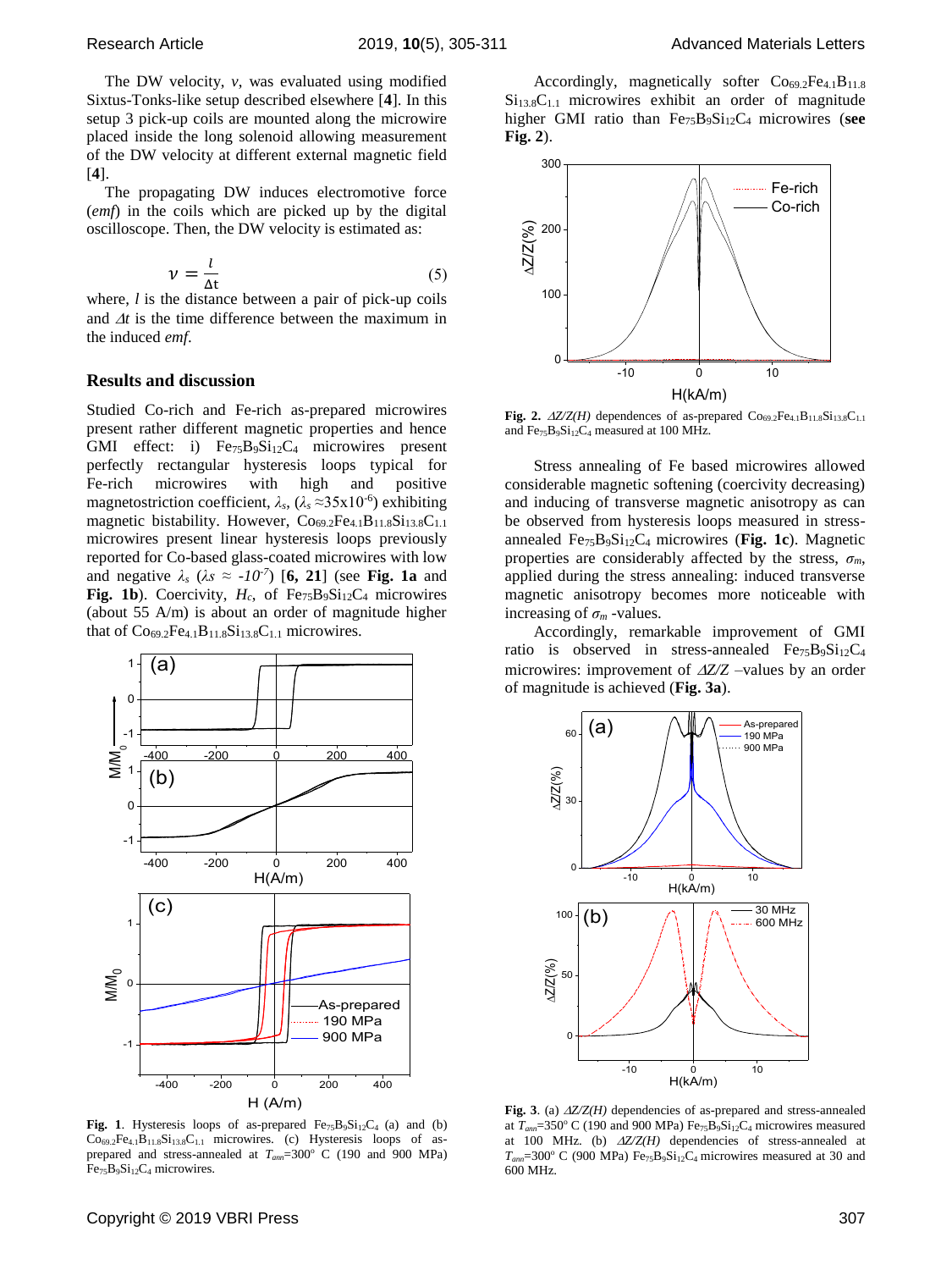Observed  $\Delta Z/Z(H)$  dependencies present irregular shape that can be interpreted as the superposition of double-peak *Z/Z(H)* dependence (more appreciable for the sample stress-annealed under  $\sigma_m$  = 900 MPa) and decay of *Z/Z* with magnetic field, *H*.

It is worth mentioning that for low enough frequency (30 MHz)  $\Delta Z/Z(H)$  dependence of stressannealed (900 MPa)  $Fe_{75}B_9Si_{12}C_4$  microwires presents a maximum at  $H = 0$  (decay of  $\Delta Z/Z$  with magnetic field, *H*). However, at more elevated frequencies  $(f = 600$ MHz) a double-peak  $\triangle Z/Z(H)$  dependence is observed (**see Fig. 3b**).

Observed effect of frequency on  $\Delta Z/Z(H)$ dependence can be explained considering frequency dependence of the skin penetration depth,  $\delta$ , as well as magnetic anisotropy distribution within the metallic nucleus.

It is well established [**20, 33**], that the penetration skin depth decreases with the frequency increasing.

The penetration depth of the AC current,  $\delta$ , is given by [**2, 3**]:

$$
\delta = \left(\pi\sigma \cdot \mu_{\phi} \cdot f\right)^{-1/2} \tag{6}
$$

where  $\sigma$  is the electrical conductivity and  $\mu_{\phi}$  - the circumferential magnetic permeability.

At relatively low frequency of 10 MHz, the skin depth is comparable and even higher than the microwire radius and the current is flowing through the whole ferromagnetic nucleus.

On the other hand, experimentally confirmed [**34- 36**] that the magnetic domain structure of magnetic wires consists of outer domain shell with circular magnetization orientation and inner axially magnetized core.

Observed influence of stress-annealing on hysteresis loop of  $Fe_{75}B_9Si_{12}C_4$  microwires can be associated with changes of domain structure after stress-annealing.

The inner axially magnetized core radius, *Rc*, that can be estimated from squireness ratio, *Mr/M<sup>s</sup>* as [**34, 35**]:

$$
R_c = R(M_r/M_S)^{1/2}
$$
 (7)

being *R*- microwire radius.

Consequently, from *Mr/M<sup>s</sup>* values we evaluated the dependence of the radius of inner axially magnetized core,  $R_c$ , on  $\sigma_m$ . As can be observed from **Fig. 4**, *R<sup>c</sup>* -values progressively decrease with increasing of  $\sigma_m$  -values.

 Considering results presented in **Fig. 4** we can explain the observed influence of stress-annealing on  $\Delta Z/Z(H)$  dependencies as following:

For low  $\sigma_m$  -values the volume of the outer domain shell is small (at  $\sigma_m$  =190 MPa  $R_c$  is only slightly lower than R). Consequently, stress annealed  $Fe_{75}B_9Si_{12}C_4$ (190 MPa) microwire presents predominantly axial anisotropy (as confirmed by **Fig. 3c**). Increasing the  $\sigma_m$  -values the volume of the outer domain shell grows. Therefore, double-peak  $\Delta Z/Z(H)$  dependence becomes more evident (as also confirmed by **Fig. 4**). At elevated frequencies the presence of the circumferential magnetic anisotropy near the surface of metallic nucleus becomes more relevant. Therefore, at elevated frequencies (500 MHz) the double-peak  $\Delta Z/Z(H)$ dependence in stress annealed  $Fe_{75}B_9Si_{12}C_4$  (900 MPa) becomes visible.



**Fig. 4.** Dependence of radius of inner axially magnetized core, *Rc*, on stress applied during the annealing in  $Fe_{75}B_9Si_{12}C_4$  microwire.



**Fig. 5.** Hysteresis loops of as-prepared (a) and annealed and stress-annealed ( $\sigma_m \approx 80$  MPa) at 300 °C for 60 min (b)  $Co_{69.2}Fe_{4.1}B_{11.8}Si_{13.8}C_{1.1}$  microwires.

Upon annealing the hysteresis loop of Co-rich microwires becomes rectangular presenting considerable magnetic hardening (**see Fig. 5**). However, stress-annealed  $Co<sub>69.2</sub>Fe<sub>4.1</sub>B<sub>11.8</sub>Si<sub>13.8</sub>C<sub>1.1</sub> microwires$ present lower coercivity as compared to annealed without stress microwires (**see Fig. 5b**). In spite of magnetic hardening and rectangular hysteresis loop stress-annealed  $Co<sub>69.2</sub>Fe<sub>4.1</sub>B<sub>11.8</sub>Si<sub>13.8</sub>C<sub>1.1</sub> microwires still$ present high GMI effect of the order of 200% (at 100 MHz, **see Fig. 6**).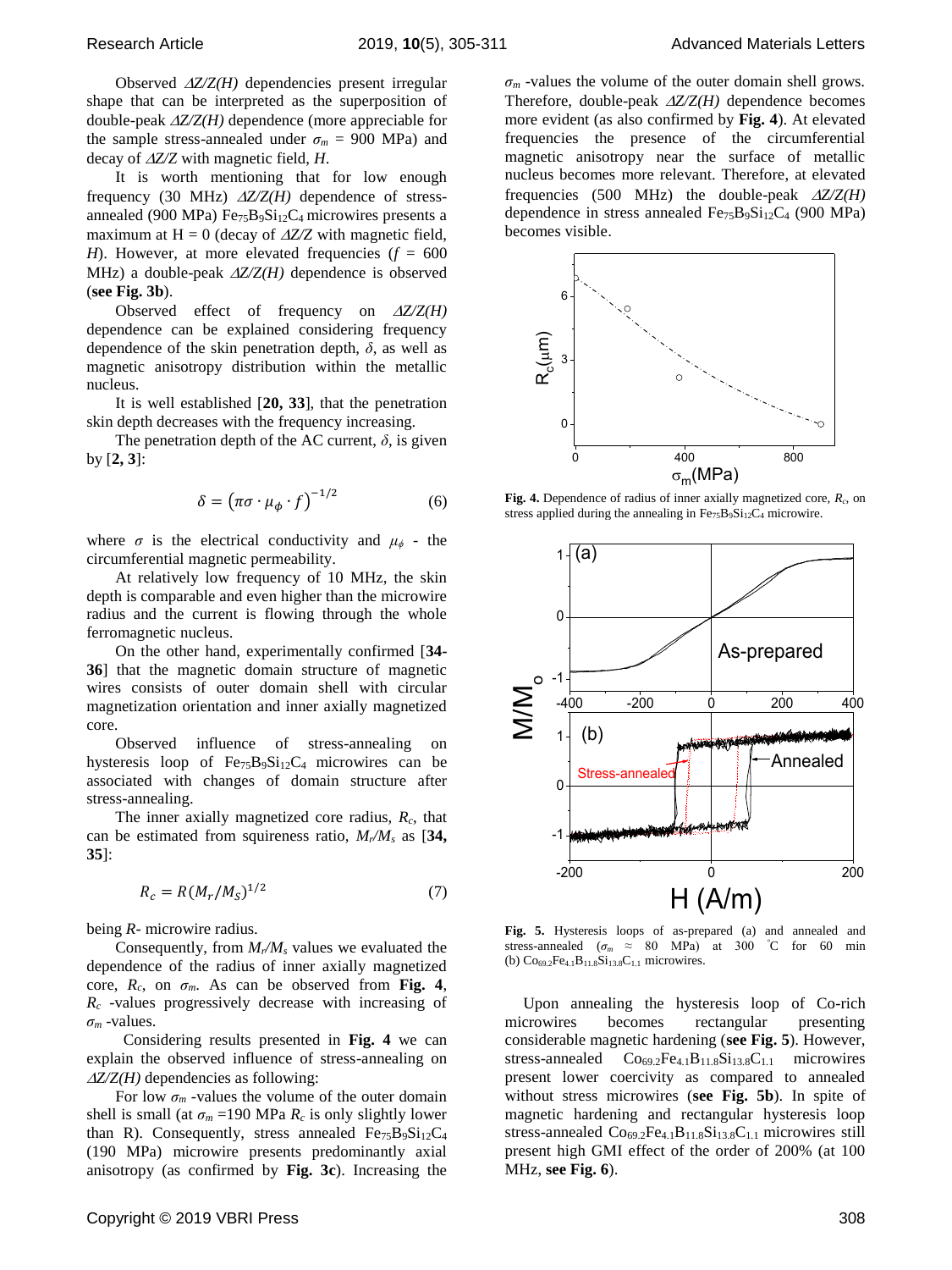

**Fig. 6.** Comparison of *Z/Z (H)* dependencies of as-prepared and stress-annealed  $\text{Co}_{69.2}\text{Fe}_{4.1}\text{B}_{11.8}\text{Si}_{13.8}\text{C}_{1.1}$  microwire ( $T_{ann}$  = 300 °C,  $t_{ann}$  $= 5$  min,  $\sigma_m = 80$  MPa).

Hysteresis loops of Co-rich microwires observed after stress-annealing present features similar to that of Fe-rich microwires and annealed Co-rich microwires, i.e. rectangular shape that must be related to presence of single and large Barkhausen jump and induced magnetic bistability. Therefore, similarly to annealed without stress Co-rich microwires [**37**] stress-annealed  $Co_{69.2}Fe_{4.1}B_{11.8}Si_{13.8}C_{1.1}$  microwires present single domain wall (DW) propagation. From **Fig. 7** we can observe that similarly to  $Fe<sub>75</sub>B<sub>9</sub>Si<sub>12</sub>C<sub>4</sub>$  microwire stressannealed  $Co_{69.2}Fe_{4.1}B_{11.8}Si_{13.8}C_{1.1}$  microwires present linear dependence of DW velocity, *v*, on magnetic field, H (**see Fig. 7**). However, *v*-values observed in stressannealed  $Co_{69.2}Fe_{4.1}B_{11.8}Si_{13.8}C_{1.1}$  microwires at the same H-values are almost twice superior to Fe75B9Si12C<sup>4</sup> microwire (**Fig. 7**).



**Fig. 7.**  $v(H)$  dependencies of as-prepared  $Fe_{75}B_9Si_{12}C_4$  and stress-annealed ( $T_{ann}$  = 300 °C,  $t_{ann}$  = 60 min,  $\sigma_m$  = 80 MPa)  $Co_{69.2}Fe_{4.1}B_{11.8}Si_{13.8}C_{1.1}$  microwires.

Consequently, stress annealing of ferromagnetic microwires allows achievement of interesting combination of magnetic properties. In the Fe-rich microwires stress-annealing allows remarkable improvement of magnetic softness and GMI effect. Stress-annealed Co-rich microwires can simultaneously present single and fast domain wall (DW) propagation and high GMI effect.

The origin of stress-induced anisotropy in amorphous materials is previously discussed in terms of either "back stresses" or directional pair ordering [**28-30, 38, 39**].

Generally, pair ordering mechanism is assumed for amorphous alloys with two or more magnetic elements. Since one of studied microwire ( $Fe_{75}B_9Si_{12}C_4$ ) contains only one transition metal we consider that the back stresses mechanism of stress-induced anisotropy is more probable.

It is worth mentioning that previously GMI effect has been studied in various soft magnetic materials [**1, 18, 20, 21, 27, 32, 40-44**]. The comparison summarizing the previous achievements on GMI effect of magnetic materials is provided in **Table 1**.

**Table 1.** Summary of the previous literatures on Giant Magneto-Impedance effect of magnetic materials.

| <b>Magnetic materials/</b><br>preparation method                                     | <b>Maximum GMI</b><br>ratio, $\Delta Z/Z_{\rm max}$ (%) | Source |
|--------------------------------------------------------------------------------------|---------------------------------------------------------|--------|
| Crystalline, mumetal wire/<br>annealed                                               | 40                                                      | [1]    |
| Amorphous, Co-rich wire/in-<br>rotating water                                        | 350                                                     | [18]   |
| Amorphous, Co-rich<br>wire/melt extracted                                            | 450                                                     | [40]   |
| Co-rich/sputtered thin films,<br>filed annealed                                      | 40                                                      | [41]   |
| Amorphous Co-rich, glass-<br>coated microwire/Taylor-<br>Ulitovsky, Joule heated     | 600                                                     | [20]   |
| Amorphous Co-rich, glass-<br>coated microwire/Taylor-<br>Ulitovsky, as-prepared      | 615                                                     | [21]   |
| Amorphous Co-rich, glass-<br>coated microwire/Taylor-<br>Ulitovsky, Joule heated     | 650                                                     | $[42]$ |
| Nanocrystalline Fe-rich<br>wires/in-rotating water,<br>annealed                      | 120                                                     | [43]   |
| Nanocrystalline Fe-<br>rich, glass-coated<br>microwire/Taylor-Ulitovsky,<br>annealed | 125                                                     | $[27]$ |
| Amorphous Fe-Ni rich glass-<br>coated microwire/Taylor-<br>Ulitovsky, annealed       | 45                                                      | $[44]$ |
| Amorphous Fe-rich glass-<br>coated microwire/Taylor-<br>Ulitovsky, as-prepared       | 30                                                      | $[32]$ |
| Amorphous Fe-rich glass-<br>coated microwire/Taylor-<br>Ulitovsky, stress-annealed   | 125                                                     | $[32]$ |

As can be appreciated from provided above comparison of the previous achievements on GMI effect the highest GMI ratios are achieved for amorphous magnetically soft wires. Additionally, the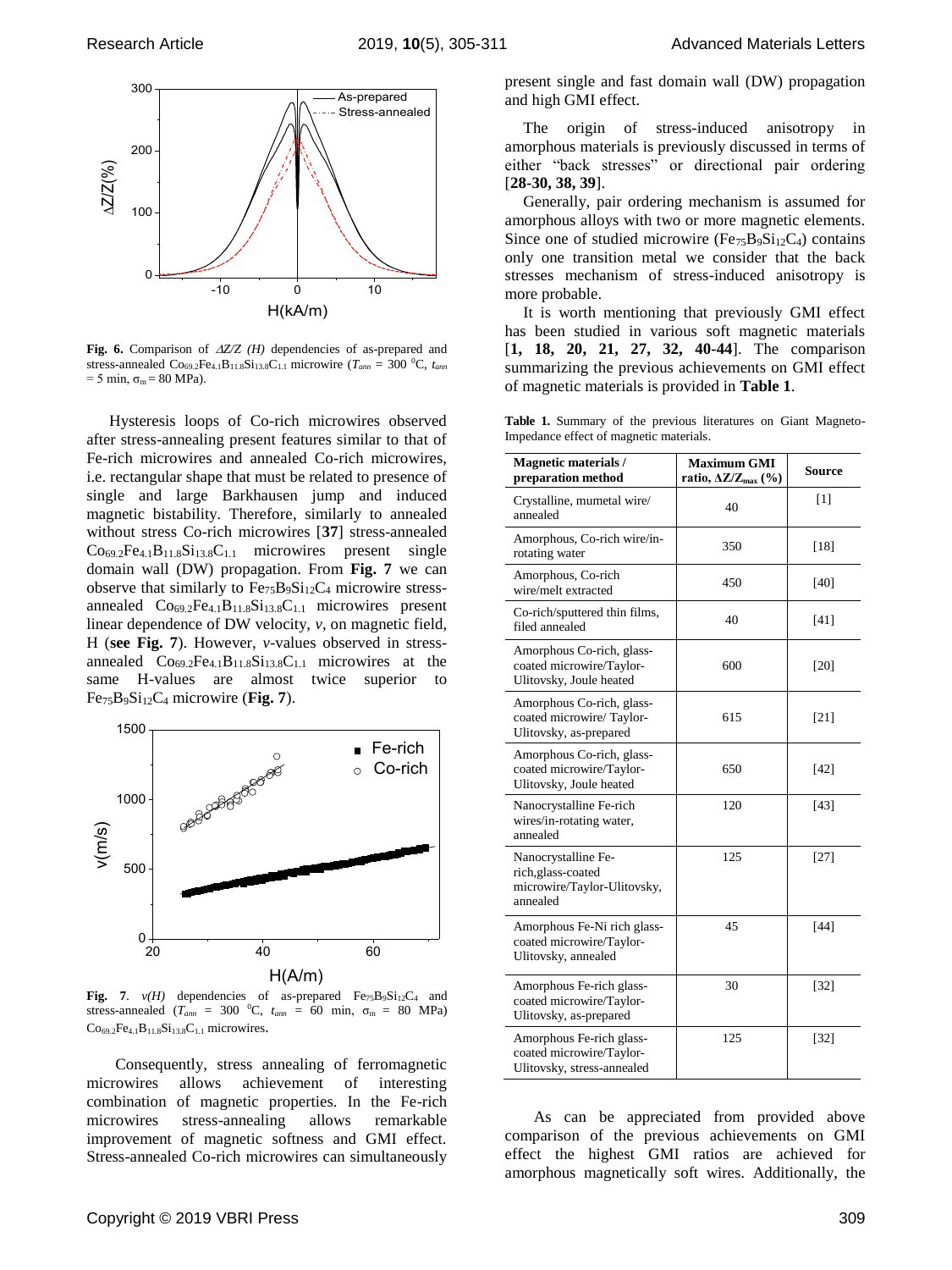appropriate post-processing is a useful tool for GMI effect optimization.

## **Conclusion**

We observed that the stress-annealing allows remarkable improvement of GMI effect in Fe-rich microwires and observation of unique combination of magnetic properties in Co-rich microwires: simultaneous observation of single domain wall propagation and still high GMI effect in Co-rich microwires. An order of magnitude GMI ratio and magnetic softness improvement in Fe-rich microwires is demonstrated.

Influence of frequency on  $\Delta Z/Z(H)$  dependence in stress-annealed Fe-rich microwires has been explained considering frequency dependence of the skin penetration depth,  $\delta$ , as well as magnetic anisotropy distribution within the metallic nucleus.

For interpretation of observed effect of stress annealing we considered internal stresses relaxation after annealing and interplay of compressive "backstresses" arising after stress annealing and axial internal stresses and change of the spatial distribution of the magnetic anisotropy and hence the domain structure inside the microwire and near the surface.

The future scope of our research will be focused on magnetic wires miniaturization and further development of appropriate post-processing.

#### **Acknowledgements**

This work was supported by Spanish MINECO under MAT2013- 47231-C2-1-P and by the Government of the Basque Country under the scheme of "Ayuda a Grupos Consolidados" (Ref.: IT954- 16), PIBA 2018-44 and Elkartek (RTM 4.0) projects. The authors thank for technical and human support provided by SGIker of UPV/EHU (Medidas Magneticas Gipuzkoa) and European funding (ERDF and ESF).

#### **Author's contributions**

Conceived the plan: AZ, JG, VZ; Sample preparation: VZ; Performed the experiments: PCL, LGG, JMB, MI; Data analysis: AZ, PCL, LGG; Wrote the paper: AZ. Authors have no competing financial interests.

#### **References**

- 1. Harrison, E. P.; Turney, G. L.; Rowe, H., *Nature*, **1935,** *135,* 961. **DOI:** [10.1038/135961a0](https://doi.org/10.1038/135961a0)
- 2. Panina, L. V.; Mohri, K., *Appl. Phys. Lett.,* **1994**, *65***,** 1189. **DOI:** [10.1063/1.112104](https://doi.org/10.1063/1.112104)
- 3. Beach, R.; Berkowitz, A., *Appl. Phys. Lett.,* **1994**, *64*, 3652. **DOI:** [10.1063/1.111170](https://doi.org/10.1063/1.111170)
- 4. Zhukova, V.; Blanco, J. M.; Rodionova, V.; Ipatov, M.; Zhukov, A., *J. Appl. Phys.*, **2012**, *111*, 07E311. **DOI:** [10.1063/1.3672076](https://doi.org/10.1063/1.3672076)
- 5. Phan, M. H.; Peng, H. X., *Prog. Mater. Sci.,* **2008,** *53*, 323. **DOI:** [10.1016/j.pmatsci.2007.05.003](https://doi.org/10.1016/j.pmatsci.2007.05.003)
- 6. Zhukov, A.; Ipatov, M.; Zhukova, V., Advances in Giant Magnetoimpedance of Materials, in Handbook of Magnetic Materials; Buschow K.H.J. (Ed.), Elsevier**:** North Holland, **2015**, *24*, 139. **DOI:** 9780444636416
- 7. Mohri, K.; Uchiyama, T.; Shen, L. P.; Cai C. M.; Panina, L. V., *J. Magn. Magn. Mater.*, **2002**, *249*, 351. **DOI:** [10.1016/S0304-8853\(02\)00558-9](https://doi.org/10.1016/S0304-8853(02)00558-9)
- 8. Cobeño, A. F.; Zhukov, A.; Blanco J. M.; Larin, V.; Gonzalez, J., *Sens. Actuators, A,* **2001**, *91*, 95. **DOI:** [10.1016/S0924-4247\(01\)00502-7](https://doi.org/10.1016/S0924-4247(01)00502-7)
- 9. Hauser, M.; Kraus, L.; Ripka, R., *IEEE Instrum. Meas. Magazine,* **2001**, *4*, 28. **DOI:** [10.1109/5289.930983](https://doi.org/10.1109/5289.930983)
- 10. Zhukov, A.; Ipatov, M.; Talaat, A.; Blanco, J. M.; Hernando, B.; Gonzalez-Legarreta, L.; Suñol, J. J.; Zhukova, V., *Crystals*, **2017**, *7*, 41. **DOI:** [10.3390/cryst7020041](https://doi.org/10.3390/cryst7020041)
- 11. Gudoshnikov, S.; Usov, N.; Nozdrin, A.; Ipatov, M.; Zhukov, A.; Zhukova, V., *Phys. Status Solidi. A*, **2014**, *211*, 980. **DOI:** [10.1002/pssa.201300717](https://doi.org/10.1002/pssa.201300717)
- 12. Ding, L.; Saez, S.; Dolabdjian, C.; Melo, L. G. C.; Yelon, A.; Ménard, D., *IEEE Sens. J*, **2009**, *9*, 159. **DOI:** [10.1109/JSEN.2008.2011067](https://doi.org/10.1109/JSEN.2008.2011067)
- 13. Zhukov, A.; Cobeño, A.F.; Gonzalez, J.; Blanco, J. M.; Aragoneses, P.; Dominguez, L., *Sens. Actuators, A,* **2000**, *81*, 129.
	- **DOI:** [10.1016/S0924-4247\(99\)00152-1](https://doi.org/10.1016/S0924-4247(99)00152-1)
- 14. Talaat, A.; Alonso, J.; Zhukova, V.; Garaio, E.; García J. A.; Srikanth H.; Phan, M. H.; Zhukov, A., *Sci. Rep.*, **2016**, *6*, 39300. **DOI:** [10.1038/srep39300](https://doi.org/10.1038/srep39300)
- 15. Malátek, M.; Kraus, L., *Sens. Actuators, A*, **2010**, *164*, 41. **DOI:** [10.1016/j.sna.2010.09.011](https://doi.org/10.1016/j.sna.2010.09.011)
- 16. Zhou, H.; Panand, Z.; Zhang, D., *Sensors*, **2017**, *17*, 1103. **DOI:** [10.3390/s17051103](http://dx.doi.org/10.3390/s17051103)
- 17. Gemperle, R.; Kraus, L.; Schneider, J., *Czezh. J. Phys. B*, **1978**, *28*, 1138. **DOI:**10.1007/BF01602803
- 18. Blanco, J. M.; Zhukov, A. P.; A., Gonzalez, J., *J. Phys. D:Appl. Phys*., **1999**, 32, 3140. **DOI:** [10.1088/0022-3727/32/24/308](https://doi.org/10.1088/0022-3727/32/24/308)
- 19. Zhukov, A.; Ipatov, M.; Churyukanova, M.; Talaat, A.; Blanco, J. M.; Zhukova, V., *J. Alloys Compd.*, **2017,** *727*, 887. **DOI:** [10.1016/j.jallcom.2017.08.119](https://doi.org/10.1016/j.jallcom.2017.08.119)
- 20. Pirota, K. R.; Kraus, L.; Chiriac, H.; Knobel, M., *J. Magn. Magn. Mater.*, **2000**, *21*, L243. **DOI:** [10.1016/S0304-8853\(00\)00554-0](https://doi.org/10.1016/S0304-8853(00)00554-0)
- 21. Zhukov, A.; Zhukova, V.; Blanco, J. M.; Gonzalez, J., *J. Magn. Magn. Mater.*, **2005**, *294*, 182.
- **DOI:** [10.1016/j.jmmm.2005.03.033](https://doi.org/10.1016/j.jmmm.2005.03.033) 22. Antonov, A. S.; Borisov, V. T.; Borisov, O. V.; Prokoshin, A. F.; Usov, N. A., *J. Phys. D: Appl. Phys.*, **2000**, *33*, 1161. **DOI:** 10.1088/0022-3727/33/10/305
- 23. Chiriac, H.; Ovari, T. A.; Pop, Gh., *Phys. Rev. B*, **1995**, *42*, 10105.

**DOI:** 10.1103/PhysRevB.52.10104 24. Zhukov, A.; Gonzalez, J.; Torcunov, A.; Pina, E.; Prieto, M. J.; Cobeño, A. F.; Blanco, J. M.; Larin, V.; Baranov, S., *J. Magn. Magn. Mater.*, **1999**, *203*, 238.

- **DOI:** [10.1016/S0304-8853\(99\)00240-1](https://doi.org/10.1016/S0304-8853(99)00240-1) 25. Eggert, R.G., *Nat. Chem.,* **2011**, *3*, 688.
- **DOI:** [10.1038/nchem.1116](https://doi.org/10.1038/nchem.1116)
- 26. Zhukov, A. P.; Talaat, A.; Ipatov, M.; Blanco, J. M.; Gonzalez-Legarreta, L.; Hernando, B.; Zhukova, V., *IEEE Trans. Magn.*, **2014**, *50*, 2501905. **DOI:** [10.1109/TMAG.2014.2303396](https://doi.org/10.1109/TMAG.2014.2303396)
- 27. Talaat, A.; Zhukova, V.; Ipatov, M.; del Val J. J.; Blanco, J. M.; Gonzalez-Legarreta, L.; Hernando, B.; Churyukanova, M.; Zhukov, A., *JOM*, **2016**, *68*, 1563. **DOI:** 10.1007/s11837-016-1889-y
- 28. Zhukov, A.; Zhukova, V.; Larin, V.; Blanco, J. M.; Gonzalez, J., *Phys. B,* **2006**, *384*, 1. **DOI:** [10.1016/j.physb.2006.05.018](https://doi.org/10.1016/j.physb.2006.05.018)
- 29. Zhukova, V.; Ipatov, M.; Talaat, A.; Blanco, J. M.; Churyukanova, M.; Zhukov, A., *J. Alloys Compd.*, **2017**, *707*, 189.
	- **DOI:** [10.1016/j.jallcom.2016.10.178](https://doi.org/10.1016/j.jallcom.2016.10.178)
- 30. Zhukova, V.; Blanco, J. M.; Ipatov, M.; Gonzalez, J.; Churyukanova, M.; Zhukov, A., *Scr. Mater.*, **2018**, *142*, 10. **DOI:** [10.1016/j.scriptamat.2017.08.014](https://doi.org/10.1016/j.scriptamat.2017.08.014)
- 31. Beato-López, J. J.; Vargas-Silva, G.; Pérez-Landazábal, J. I.; Gómez-Polo, C., *Sens. Actuators, A*, **2018,** *269*, 269. **DOI:** [10.1016/j.sna.2017.11.040](https://doi.org/10.1016/j.sna.2017.11.040)